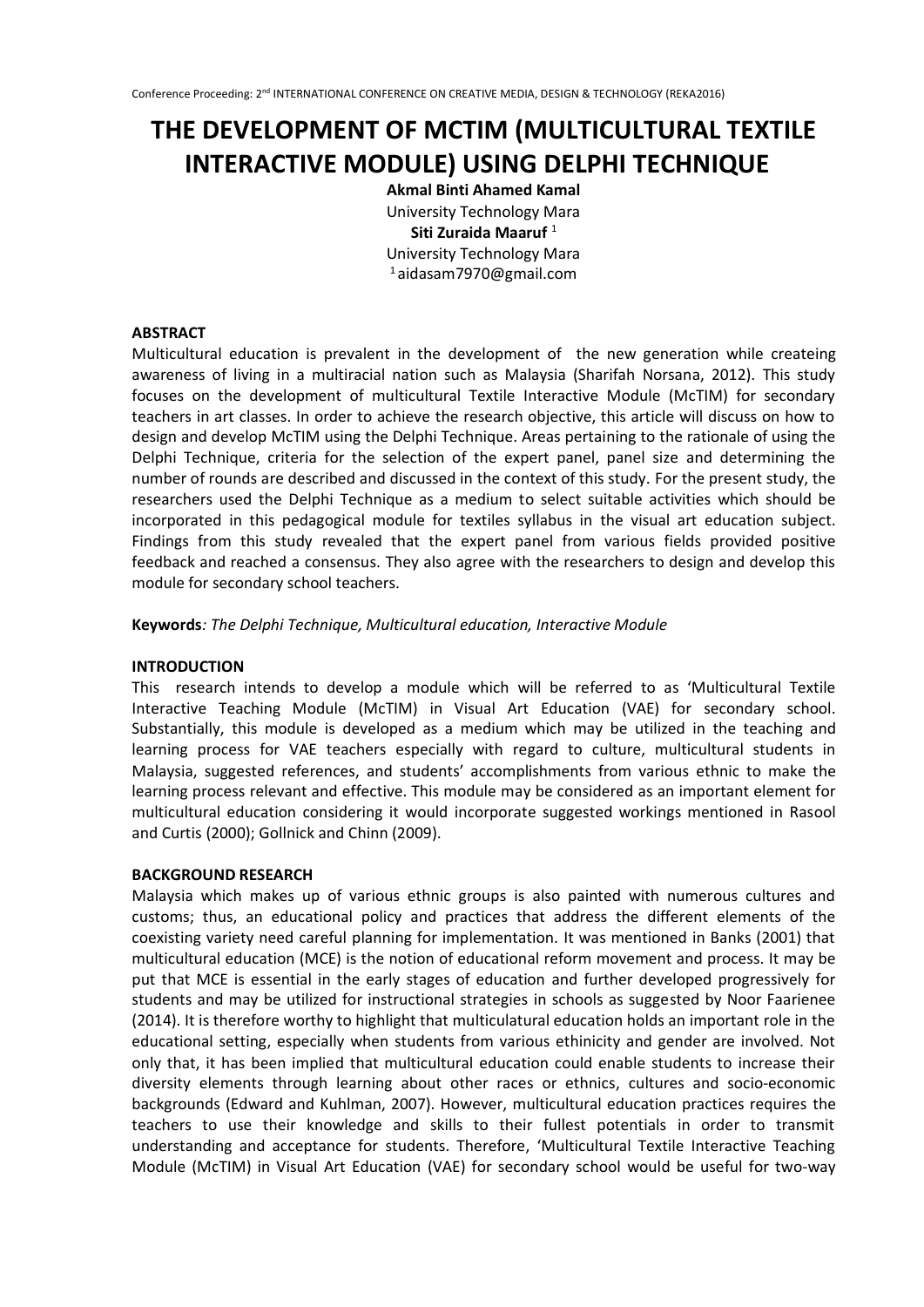Conference Proceeding: 2nd INTERNATIONAL CONFERENCE ON CREATIVE MEDIA, DESIGN & TECHNOLOGY (REKA2016)

learning for teachers and students to have a platform in increasing their knowledge and enhancing understanding of diverse cultures.

## **PROBLEM STATEMENT**

In an earlier study by Abdul Razaq, Norhasni, and Anisa (2011), it was made apparent that the Ministry of Education (MOE) in Malaysia makes constant efforts in identifying current mechanisms to address diversity while ensuring quality education. Such efforts is necessary to cast out any elements of prejudice in the educational settings especially for a multi-ethnic country like Malaysia. Not only that, Malakolunthu (2011) opined that to achieve the objective implementation of effective multicultural education, careful considerations are required especially with regard to teachers' professional development, curriculum development frameworks, strategies, pedagogy, teaching materials and textbooks, and assessment process. For that matter, a culturally responsive pedagogy module of visual art has been developed by Siti Zuraida (2013) with the purpose to assist teachers and students gain knowledge while creating awareness towards the diverse elements in visual arts.

Therefore, to attain the good intentions of multicultural education, Lee (2012) magnified the important roles that teachers need to portray so they could inspire students to have the understanding, respect, and value the diverse cultures which coexist around them. Subsequently, teachers may be able to showcase their knowledge and skills during the teaching and learning process to initiate and create multicultural awareness among students within and outside the classrooms. However, such attempt would call for teachers to have the drive in exploring and learning about other cultures (Najeemah, 2008). Arts is considered as not only convenient but hold great educational expedient in any efforts of developing and implementing multicultural education. Both teachers and students will not only look into the aesthetic values of arts that they would learn and produce but more importantly, they would also learn to recognize while initiating discussions on issues concerning the creation of an artistic product (Kang, 2015). Essentially, this research has proven that culturally responsive pedagogy is timely and relevant for both teachers and students.

## **RESEARCH OBJECTIVES**

The aim of this research is to design and develop a Multicultural Textile Interactive Module (McTIM) for visual art education at the secondary school level. This research focuses on the suggested activities which may be included in the classroom.

# **LITERATURE REVIEW**

The education system in Malaysia has experienced multiple reviews over the years in efforts for educational betterment and progress while withholding the holistic ideals of the National Education Philosophy (NEP). Progressive educational policy and practices are considered as an accelerator that could uplift a country's standing not only politically but in various areas which include socioeconomic standing. It is in good spirit that the Vision 2020 was founded by the then Malaysia Prime Minister in 1991 towards the nation's efforts of being recognized as a developed country. In one of its ideals, Vision 2020 aims to bring Malaysia to a greater height in terms of technology which is reflected in the reviews and development made to the national educational policies and practices. With technological advancement and educational progress, schools in Malaysia are experiencing constant development in technological facilities and resources. Research by Abu (2008) has identified that the use of advanced technological aids in teaching and learning would induce creativity and generate innovation among students while exploring during learning. It is also believed that with the use of new technologies in the classroom, activities may be more enjoyable and could iniate understanding with acceptance. This has been credited by several studies including that from Jamian (2012) which substantiated positive results from both teachers and students.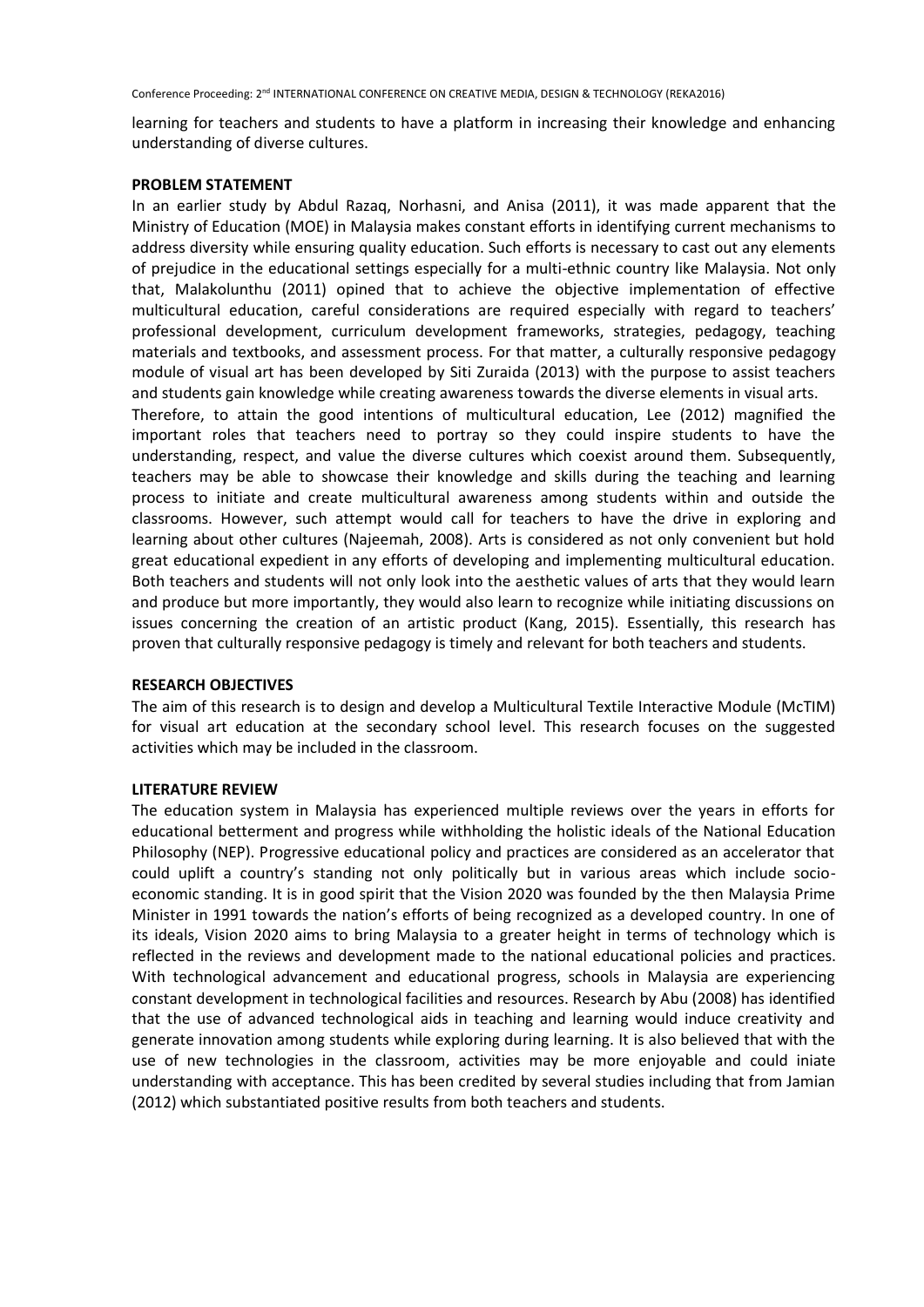Conference Proceeding: 2nd INTERNATIONAL CONFERENCE ON CREATIVE MEDIA, DESIGN & TECHNOLOGY (REKA2016)

## **METHODOLOGY**

Developmental Research Design by (Richey & Klein, 2007) has been used in the processes to develop Multicultural Textile Interactive Module (McTIM) in visual art education. This research will discuss the Needs Analysis performed to gather the necessary information for

## **Research Instrument**

The researchers used a questionnaire in the Delphi Technique which is given to the panel experts to gather their suggestions about the items which should be included on this module. The Delphi technique is is used in this research because the experts should be able to provide their feedbacks without influence, bias or pressure from others because they would not know who are involved in the panel. Subsequenlty, this may be an advantage to gather further opinions and beneficial for better research in the future (Asnul Dahar Minghat, Ruhizan M. Yasin, Amirmudin Udin, 2012). For this research, seven Art and Design lecturers and four Visual Art Education teachers are inlvolved in gathering the required information.

# **Findings**

# **Analysis of Delphi First Round**

The analysis will discuss findings on the suitable activities that can be included in the classroom and those which should be included in the Multicultural Textiles Interactive Module (McTIM) for secondary schools. The respondents rates all the questions using the Likert Scale from strongly disagree to strongly agree. The data is analysed using the SPSS program. Data collected in Table 1.1 demonstrated the readings of median, maximum range and interquartile range for suitable activities which should be included in the classroom activities. There are six suggested activities as portrayed in the table.

| No. | <b>Activity</b>            | %   | <b>Median</b> | <b>Max</b> | <b>Interquartile</b> | <b>Consensus Level</b> |
|-----|----------------------------|-----|---------------|------------|----------------------|------------------------|
|     |                            |     |               |            | range                |                        |
| 1.  | <b>Knotted Pile</b>        | 100 | 3             | 4          | 1                    | High                   |
| 2.  | Painting on                | 100 | 3             | 4          | 1                    | High                   |
|     | fabric                     |     |               |            |                      |                        |
| 3.  | Tapestry                   | 100 | 4             | 4          | $\mathbf{1}$         | High                   |
| 4.  | Stenciling on<br>product   | 100 | 4             | 4          | 1                    | High                   |
| 5.  | Weaving fabric<br>scraps   | 100 | 4             | 4          | 1                    | High                   |
| 6.  | Long stitch<br>embroidered | 100 | 3             | 4          | $\overline{2}$       | No Consensus           |

*Table 1.1:* Statistic Descriptive for Part C suitable activities should be included in the classroom.

From the table, it is visible that Acitivity 1 and 2 received 100% of interquartile range suggesting that these activities must be given their places in the activities to be included for classroom activities in the McTIM module. Interestingly, Activity 3, 4 and 5 obtained high median maximum readings putting them in the 'must have' activities for the module. Five activities gained consensus with only Activity 6 not getting any concesus to be included in the module.

# **Summary of Delphi First Round**

Table 1.2 exhibits the summary readings of the first round for the Delphi analysis. Results show that 83.3% of the activities received high consensus level from all the panel experts with 16.7% did not receive any consensus from the panel expert.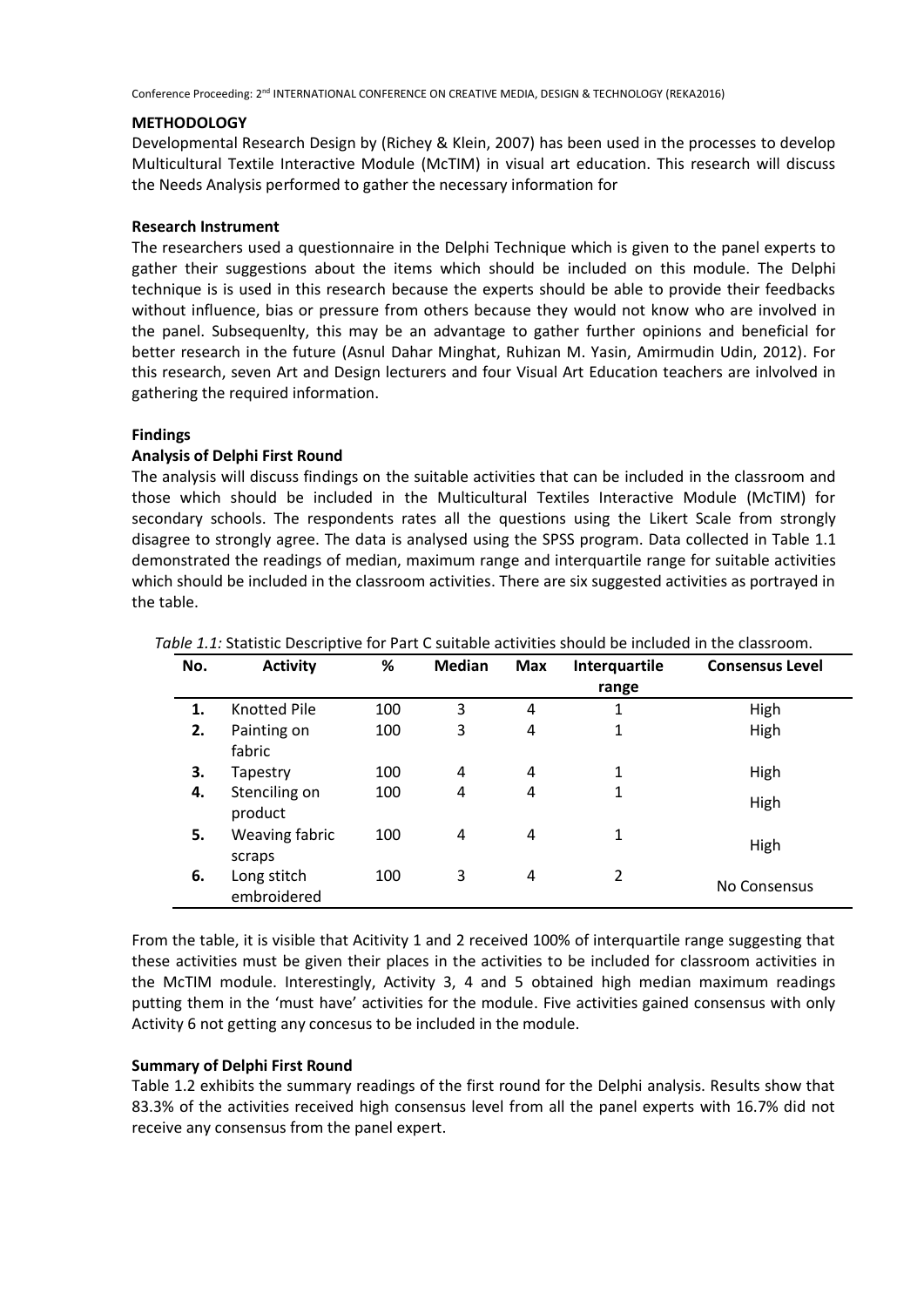Conference Proceeding: 2nd INTERNATIONAL CONFERENCE ON CREATIVE MEDIA, DESIGN & TECHNOLOGY (REKA2016)

| Table 1.2: Summary of Delphi Round One. |                                          |                                                    |                                               |       |  |  |  |
|-----------------------------------------|------------------------------------------|----------------------------------------------------|-----------------------------------------------|-------|--|--|--|
| Component                               | <b>High Consensus</b><br>$(IQR: 0-1.01)$ | Moderate<br><b>Consensus</b><br>$(IQR: 1.01-1.99)$ | <b>No Consensus</b><br>(IQR: 2.00 &<br>above) | Total |  |  |  |
| <b>Activities</b>                       |                                          |                                                    |                                               | 6     |  |  |  |
| Total                                   | 83.3%                                    | 0%                                                 | 16.7%                                         | 100%  |  |  |  |

## **Analysis of Delphi Second Round**

The second round of data collection and analysis was performed to gauge any variations in the feedbacks received from the first round. The duration of gap between collection feedbacks from round one to round two with in a month. Table 1.3 displayed findings from the second round of the data collection. The median and maximum reading showed 3 to 4 range for all items. Interestingly, the second round displayed that all six activities received high consensus level compared to the first round in which one activity did not achieve any consensus from the panel of experts.

*Table 1:3:* Statistic Descriptive for Part C in Delphi second round. Suitable activities should be inserted in classroom.

| No. | <b>Activity</b>            | %   | <b>Median</b> | <b>Max</b> | Interquartile<br>range | <b>Consensus</b><br>Level |
|-----|----------------------------|-----|---------------|------------|------------------------|---------------------------|
| 1.  | <b>Knotted Pile</b>        | 100 | 3             | 4          | 1                      | High                      |
| 2.  | Painting on fabric         | 100 | 3             | 4          | 1                      | High                      |
| 3.  | Tapestry                   | 100 | 3             | 4          | 1                      | High                      |
| 4.  | Stenciling on<br>product   | 100 | 3             | 4          | 1                      | High                      |
| 5.  | Weaving fabric<br>scraps   | 100 | 3             | 4          | 1                      | High                      |
| 6.  | Long stitch<br>embroidered | 100 | 3             | 4          | 1                      | High                      |

## **Summary of Delphi First Round**

Results in Table 1.4 showed that all six activities obtained 100 % of high consensus level from all the experts.

| Table 1.4: Summary of Delphi Round Two. |                                          |                                                          |                                           |       |  |  |  |
|-----------------------------------------|------------------------------------------|----------------------------------------------------------|-------------------------------------------|-------|--|--|--|
| Component                               | <b>High Consensus (IQR:</b><br>$0-1.01)$ | <b>Moderate</b><br><b>Consensus</b><br>$(IQR:1.01-1.99)$ | <b>No Consensus</b><br>(IQR:2.00 & above) | Total |  |  |  |
| <b>Activities</b>                       | b                                        |                                                          |                                           | 6     |  |  |  |
| <b>Total</b>                            | 100%                                     | 0%                                                       | 0%                                        | 100%  |  |  |  |

## **Wilcoxon Matched Paired**

Wilcoxon matched-pairs signed-ranks test is the program that has been used by other researchers in order to get the validity and consensus level from experts (Zaharah, 2008); (Ahmad Sobri, 2010); (Norlidah, 2010); (Siti Zuraida, 2013) and (Hazlin Aisha, 2014). The final data from Delphi round one and round two was gathered in this program. From Table 1.5, the interquartile range for all the activities is 1. The data for Wilcoxon Matched Paired is from .000 to -1.730 for all suggested activities. There is no significant difference between the experts' answers from the first and second round of the Delphi data collection. The table also showed that all items received full consensus level and are suitable to be included in the McTIM module.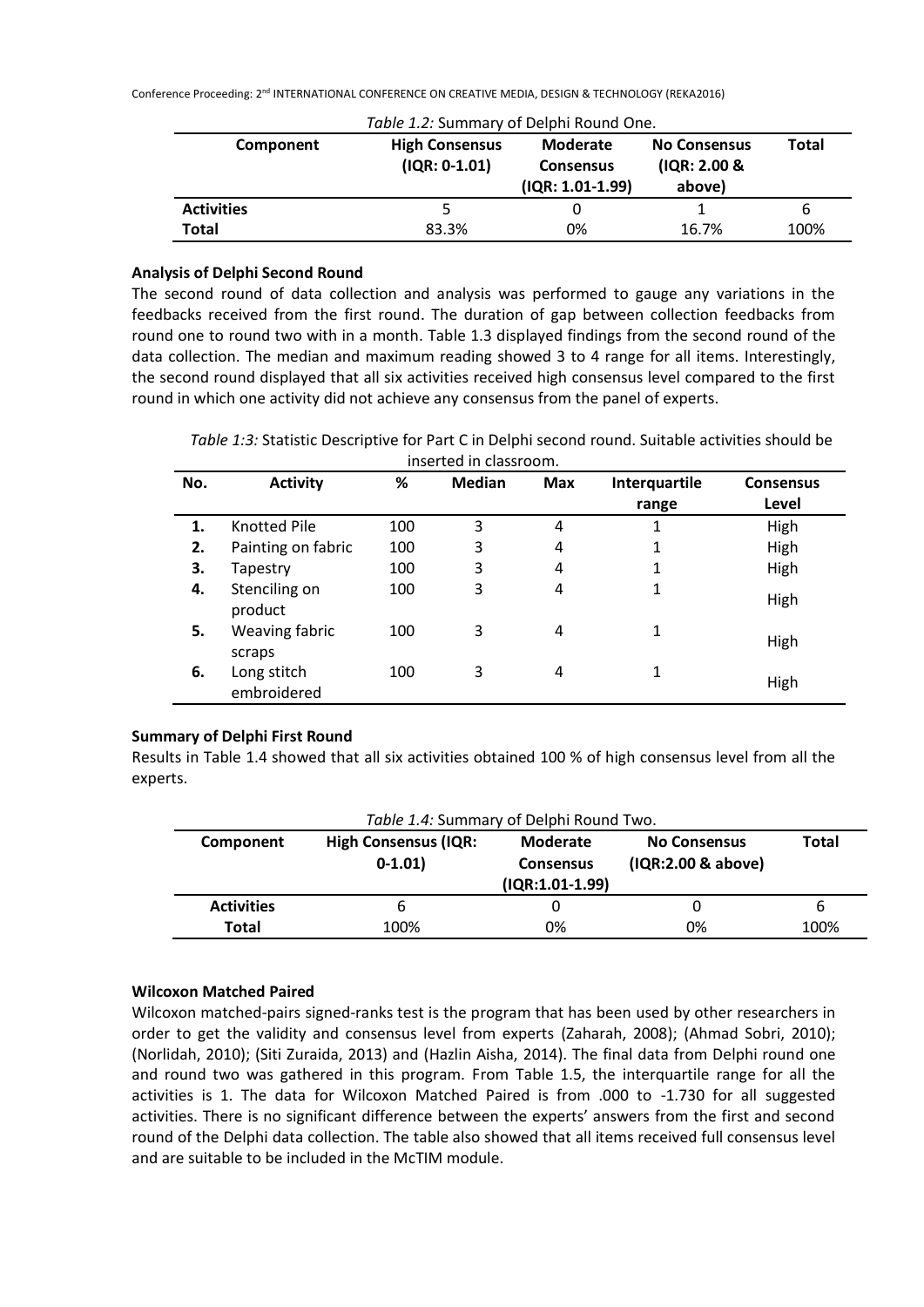| No. | <b>Activity</b>     | %   | <b>Media</b> | Max | Interquarti  | <b>Consens</b> | Z       | <b>No Significant</b> |
|-----|---------------------|-----|--------------|-----|--------------|----------------|---------|-----------------------|
|     |                     |     | n            |     | le range     | us Level       |         | different             |
|     |                     |     |              |     |              |                |         | between               |
|     |                     |     |              |     |              |                |         | round 1 and 2         |
| 1.  | <b>Knotted Pile</b> | 100 | 3            | 4   | 1            | High           | .000    | <b>Yes</b>            |
| 2.  | Painting on         | 100 | 3            | 4   | 1            | High           |         | Yes                   |
|     | fabric              |     |              |     |              |                | 1.134   |                       |
| 3.  | Tapestry            | 100 | 3            | 4   | $\mathbf{1}$ | High           |         | Yes                   |
|     |                     |     |              |     |              |                | 1.730   |                       |
| 4.  | Stenciling on       | 100 | 3            | 4   | 1            | High           |         | Yes                   |
|     | product             |     |              |     |              |                | 1.134   |                       |
| 5.  | Weaving             | 100 | 3            | 4   | $\mathbf{1}$ | High           |         | Yes                   |
|     | fabric scraps       |     |              |     |              |                | 1.000   |                       |
| 6.  | Long stitch         | 100 | 3            | 4   | $\mathbf{1}$ | High           | $-.378$ | Yes                   |
|     | embroidered         |     |              |     |              |                |         |                       |

*Table 1.5:* Wilcoxon Matched Paired for Part C. Activities

## **CONCLUSION**

The development of multicultural Textile Interactive Module (McTIM) for secondary teachers in art classes has shed some lights for the researchers to identify suitable content which could be included for the module. All of the respondents reflected positive acceptance towards the suggested content; textile history according race, material and tools according race, process of making textile according race, technique of making textile according race. They believe that the content and skills suggested are highly suitable for secondary school level. This is in reflection of what Banks (2001) has suggested that multicultural education should have the inclusion of content integration, equity pedagogy, knowledge construction, and knowledge transformation. Importantly, some of the knowledge and skills that students would be able to learn among others are the textile history and craftsmanship. Nevertheless, there are some concerns that need to be addressed and considered such as the time allocated for Visual Art Education classes. This concern has been a recurring topic among teachers and policy makers. Nevertheless, it has been suggested that effective classroom management skills are highly necessary for teachers to achieve the planned curriculum. This is indispensable because Banks (2001) further believe that effective classroom management in the multicultural setting is essential to create an empowering school and social culture while reducing prejudice. It is hoped that through multicultural art education both teachers and students have the platform to develop positive attitudes and openness towards diversity. Subsequently, they may develop the competencies to avoid cultural conflicts and to transmit values and knowledge relative to various cultural values.

## **REFERENCES**

Abu, S. (2008). *Menjadi Gru Tadika.* Kuala Lumpur: PTS Professional Publishing Sdn. Bhd.

Ahmad Sobri, S. (2010). *Reka Bentul Kurikulum m-Pembelajaran Sekolah Menengah: Teknik Delphi.* Regional Conference on Knowledge in ICT.

Arash, H., Azam, S., Sedigheh, I. (2014). Delphi Technique Theoretical Framework in Qualitative Research. *The International Journal Of Engineering And Science (IJES)*, 8-13.

Asnul Dahar Minghat, Ruhizan M. Yasin, Amirmudin Udin. (2012). *The Application of The Delphi Technique in Technical and Vocasional Education in Malaysia.* Singapore: IACSIT Press.